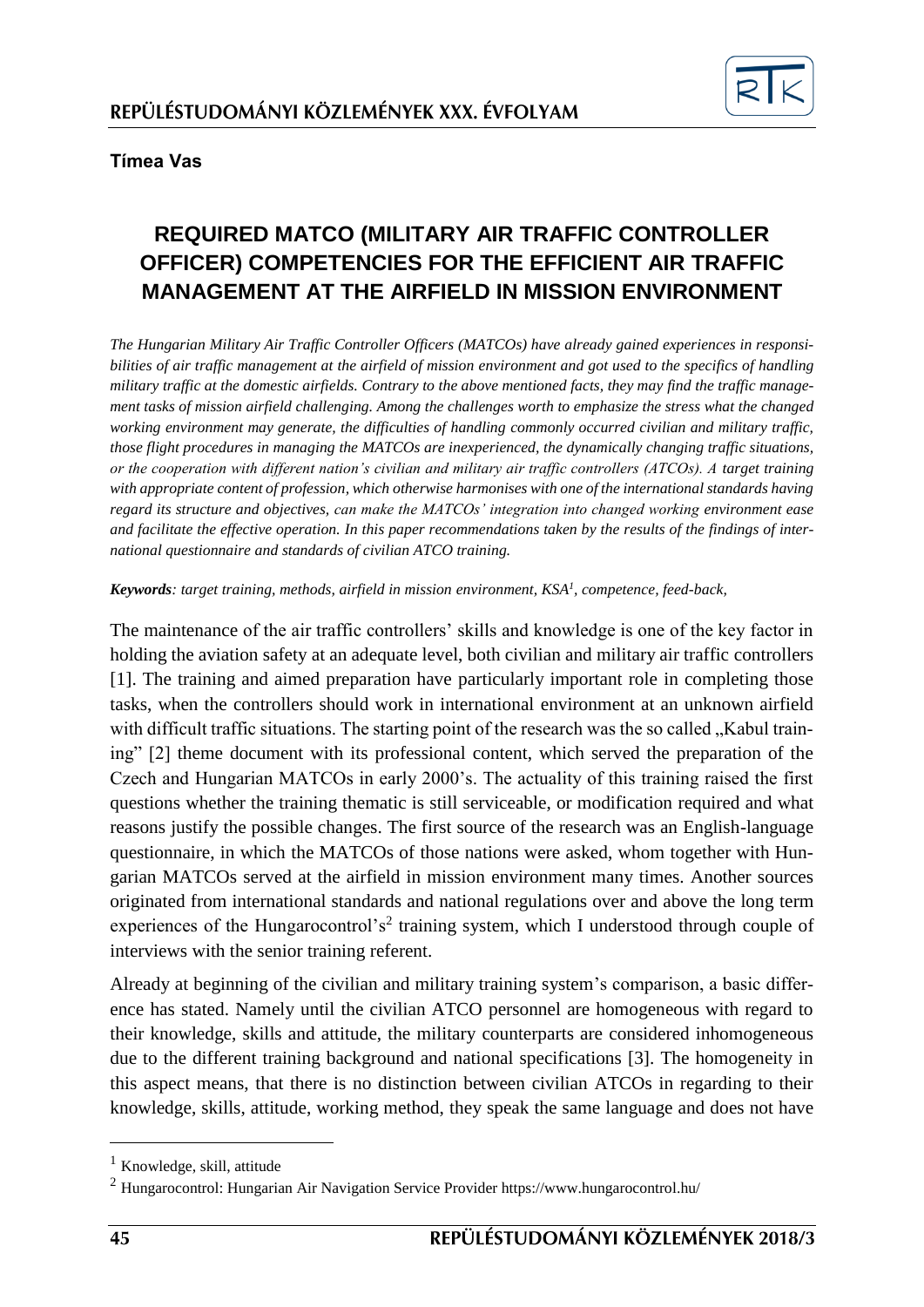any cultural difference. The next question raised at base of above mentioned features, whether any knowledge or other differences can be identified within inhomogeneity, and what kind of special answers would be taken by the training.

# CIVILIAN ATCO TRAINING

The framework, structure and goal of the civilian ATCO training is regulated at level of commission regulation of the European Union [4] for the member states. The hierarchical queue of the ATCO (Air Traffic Controller Officer) training starts with initial training, which involves the basic and rating training. The basic training contains those theoretical and practical knowledge, skills and motivation, that make the student controllers capable to solve simple traffic situations. The other element of initial training is the rating training, which makes the student controller's knowledge, skills and motivation increased at the area of given rating in order to be licensed [5]. After the initial training the stage of unit training follows, it is designed to gain knowledge, skills and motivation to get the student rated for a specific unit. Those personnel can start this stage, who have student controller license in hand, with given rating. Those ATCOs, who have already licensed, also can participate in this training, in a case if they are extending their license with different endorsement for a special unit, aerodrome or working position. The unit training also has two stages. The first one is the "PRE-OJT" (Pre-on-the-job training) training, which designed to give specific knowledge of procedures, handling equipment and systems, that is necessary to start practice in simulated environment. The next stage is the so called , OJT" (on-the-job training) is designed for practicing in real working position with live traffic situations, after having acquired knowledge and skills. Both parts of the onthe-job training are supervised by instructors.



Figure 1. Civilian ATCO training system [6-16. 1.6.5]

The third stage of the civilian ATCO training system contains knowledge and practices, that is designed for the continuous validation of ATCO license and the preservation of the previously acquired competencies. The so called continuation training is also separated two different training course, but they do not have causal relationship with each other, contrary to the previously mentioned trainings. The first element of the continuation training is the conversion training that may be provided when new procedures, equipment, or system changes the accustomed working environment. The goal of the refresher training is designed to recall those competencies that are necessary for ATCO's working, but they are not applied them in regular basis at daily routine. This training stage serves ATCOs for handling emergency traffic and non-routine situations.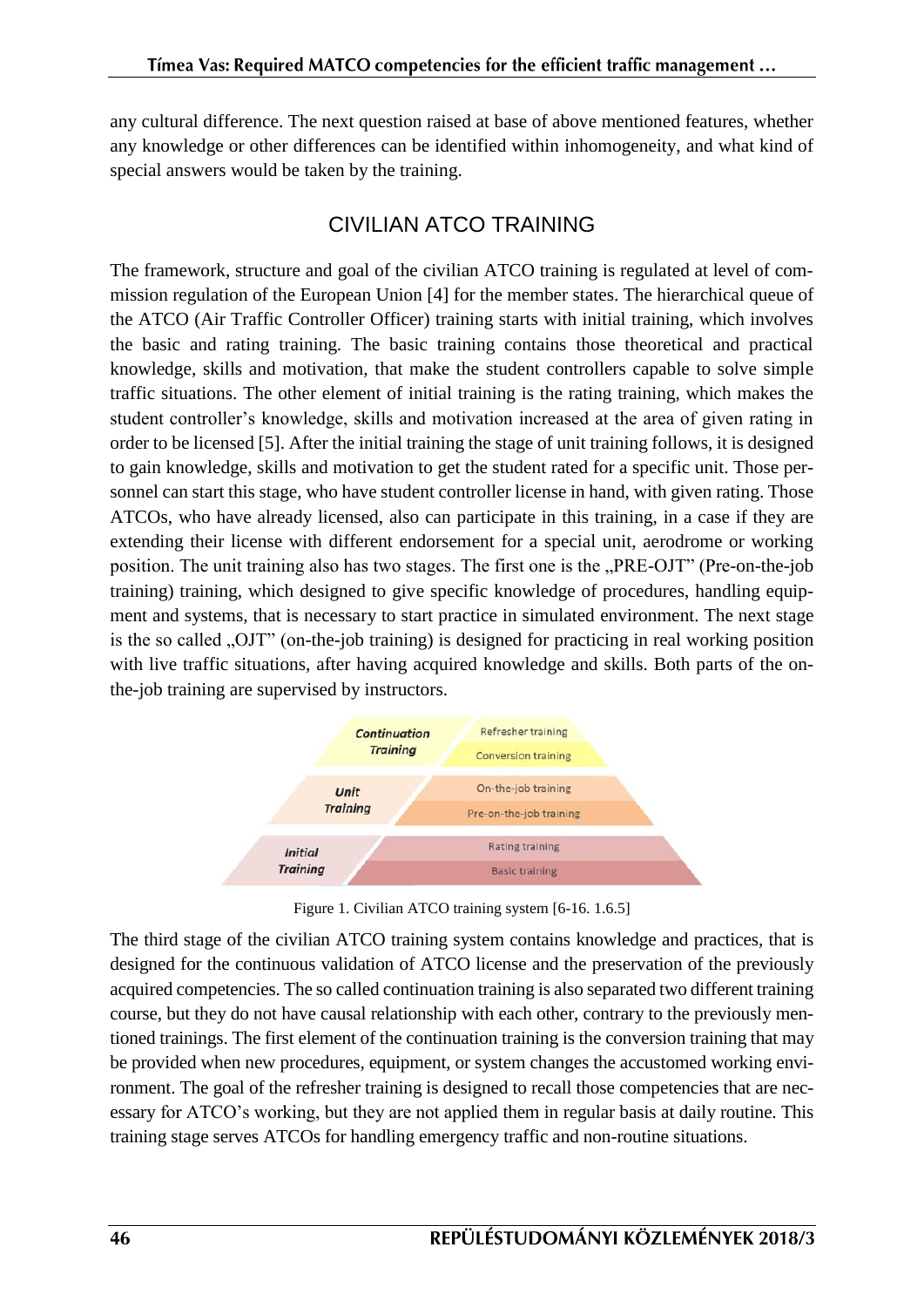#### **The competency based ATCO training**

The NGAP (next generation of aviation professionals) initiatives were launched by ICAO (International Civil Aviation Organization) in 2009, to provide competent and enough qualified personnel to maintain, manage, operate the future international aviation system. The purpose of the NGAP was to revise the aviation personnel training systems, in this case ATCO's, and make suggestions to use the modern training and learning technologies, that prefer the evidence-based training system, with increased use of simulations. The evidence based training contains those training elements, that facilitate the learning method with the understanding of the lessons learnt in practice, and make the student be capable to improve their professional manner. An important part of the creation the training system, was to define those competencies that are necessary and also observable during the ATCO personnel' work. "Competency is manifested and observed through behaviours that mobilize the relevant knowledge, skills and attitudes to carry out activities or tasks under specified conditions." [6-13. p]. The competency-based training and its assessment should define with standard performance criteria, that assigned to the stages or milestones of the training, and when a person achieve the defined criteria, given competency standard is completed. The competency elements are defined with a behaviour which is observable between the start and the end of the controller's work shift. A competency element contains range of performance criteria that should be achieved by the end of the training. The performance criteria contain a set of statements which involve the required results and actions that the personnel should be taken, and help the instructor or assessor to judge whether the required performance has reached. A detailed guidance helps the instructors or assessors work, with the range of aspect, views in order to judge that the student controller should be competent or not.

The competencies (see 1. table) make the ATCO capable to find the best solutions in complex and difficult traffic situations, even though they are experiencing at the first time. In such case the ATCO should take effective actions and at the same time ensure that doing it in a safe and secure manner. The knowledge that included in the definition of competency, manifested as a result of learning process, which makes the ATCO capable to find suitable solution, to recall lessons learnt, to apply adequate rules and principles and to use creative thinking in their work. The skill by its definition means, that the ATCO owns the ability of doing necessary practices and actions during their work. The skills can be divided in three groups, namely the motor-, cognitive- and metacognitive one. The motor skills of the ATCO contain those ingrained direct actions, motions and activities which are the result of a learnt and practiced behaviour. The ATCO applies the motor skills in using the tools and the equipment of the working position, when does scanning the aerodrome manoeuvring area or different monitors to gain information or in a case of emergency takes the learnt actions automatically. The cognitive skill is the ability of intuition, perception and reasoning. The ATCO uses this ability to find and apply solutions to manage complex and difficult situations, and to prevent those situations, may lead to confliction. The process, which starts with the situation recognition, continues with analyzation and risk assessment and results the solution finding, is becoming automatically owning to the cognitive skills. The metacognitive skill is the "thinking about thinking", that make the learner able to form his own learning process and use the information the most effective way. It helps the learner how to approach a given task, comprehend it, evaluate the progress toward the com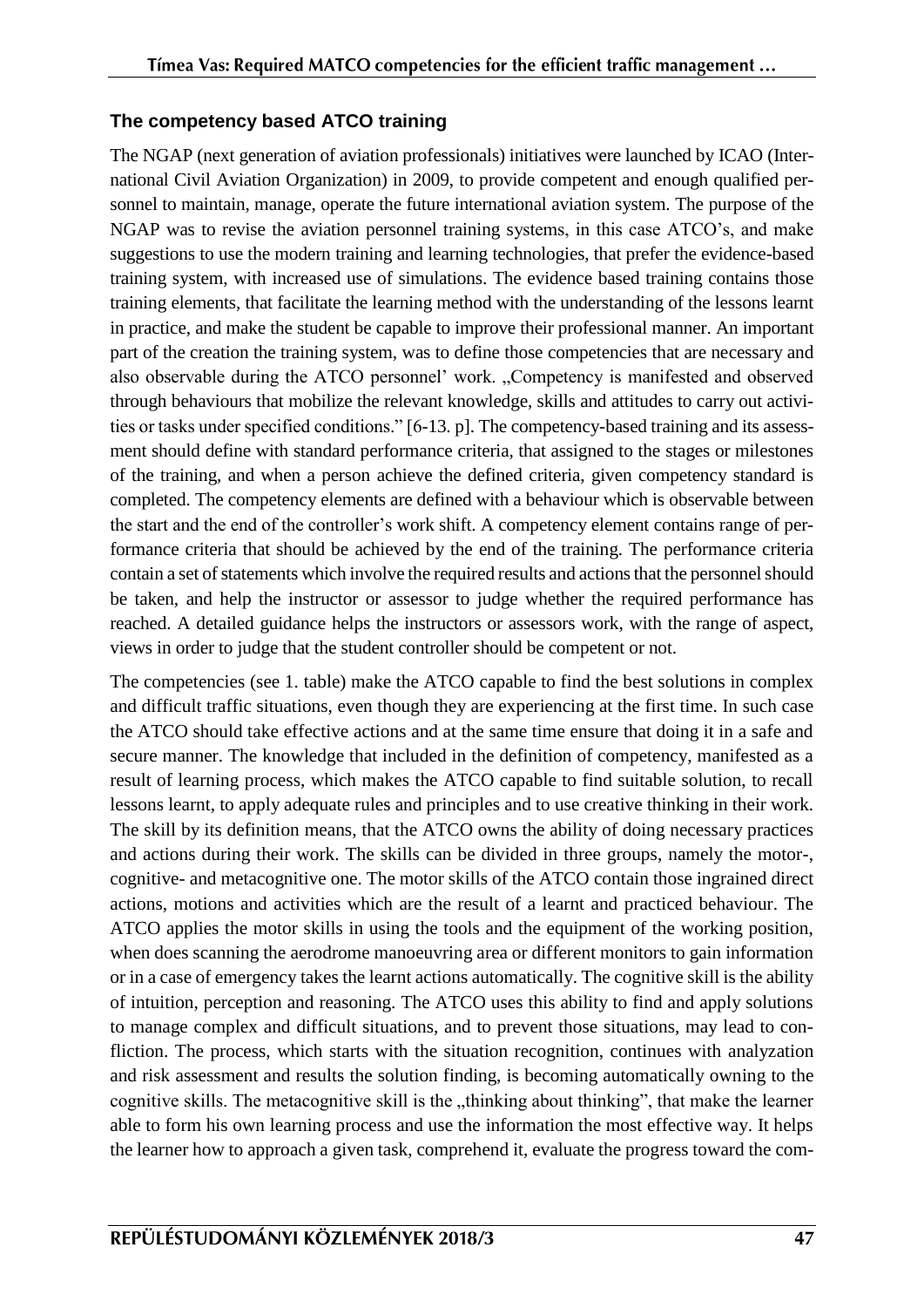pletion of the task. All skills can be developed with numbers of practises. As the ATCO's working methods becoming the more automatically, the more capacity the ATCO remains for solving complex traffic situations. The attitude, or manner means that mental behaviour of the ATCO how approaching and solving the given task. Appropriate attitude is that, when the ATCO takes actions with safe manner, uses the learnt rules and works as a member of team [6]. The knowledge, skills and attitude together is known as KSA by the scientific references.

### **ATCO competency elements [7]**

The development of the ATCO competency framework serves for the purpose of improvement the ATCO practice standardization, finding out the best solutions, working methods and manners in the competency based ATCO training and its assessment. Within the competency framework the CU (Competency Unit) is defined with its explanation, after those CEs (Competency Elements) that features the competency unit, and the PC (Performance Criteria) which are manifested in the observable behaviour. Each ATCO competency is adaptable in the optional working environment. The training organization, even the ANSP (Air Navigation Service Provider) is able to choose among the best practices, and create its own training manual for unit and continuation trainings at base of competency framework elements. As the competency framework describes the ATCO's action with general statements, so that they can substitute into whichever training course. Within the given training, according to the the level of knowledge should describe the achieved performance criteria. As the training goes on, the higher performance criteria is achieved, which means the higher level of competency is completed. Particular competencies are concerning to different ATC functions, that why they could be define more properly detailed with regards to the given operational environment. There are several competency units, that have not been detailed yet by the ATCO competency framework, like the CM (Crisis Management), CDM (Collaborate Decision Making), or ATFM (Air Traffic Flow Management).

| <b>COMPETENCY UNIT</b>                     | <b>DEFINITION</b>                                             |
|--------------------------------------------|---------------------------------------------------------------|
| Situational awareness                      | Comprehend the current operational situation and anticipate   |
|                                            | future events                                                 |
|                                            | Ensure a safe, orderly and efficient traffic flow and provide |
| Traffic and capacity management            | essential information on environment and potentially haz-     |
|                                            | ardous situations                                             |
| Separation and conflict resolution         | Manage potential traffic conflicts and maintain separation    |
| Communication                              | Communicate effectively in all traffic situations             |
| Coordination                               | Manage coordination between personnel in operational po-      |
|                                            | sitions and with other affected stakeholders                  |
| Management of non routine situations       | Detect and respond emergency and other non routine situa-     |
|                                            | tions related to aircraft operations and manage degraded      |
|                                            | mode of ATS operations.                                       |
| Problem solving and decision making        | Find and implement solutions for identified hazards and as-   |
|                                            | sociated risk                                                 |
| Self management and continuous development | Demonstrate personnel attributes that improve performance     |
|                                            | and maintain an active involvement in self learning and self  |
|                                            | development                                                   |
| Workload management                        | Use available resources to prioritize and perform tasks in an |
|                                            | efficient and timely manner                                   |
| Teamwork                                   | Operate as a team member                                      |

Table 1. ATCO competency framework [7-188 p]

Through an example bellow, I would like to introduce what does the ATCO's observable behaviour could be, and why does this method could ease the assessor or instructor judgement.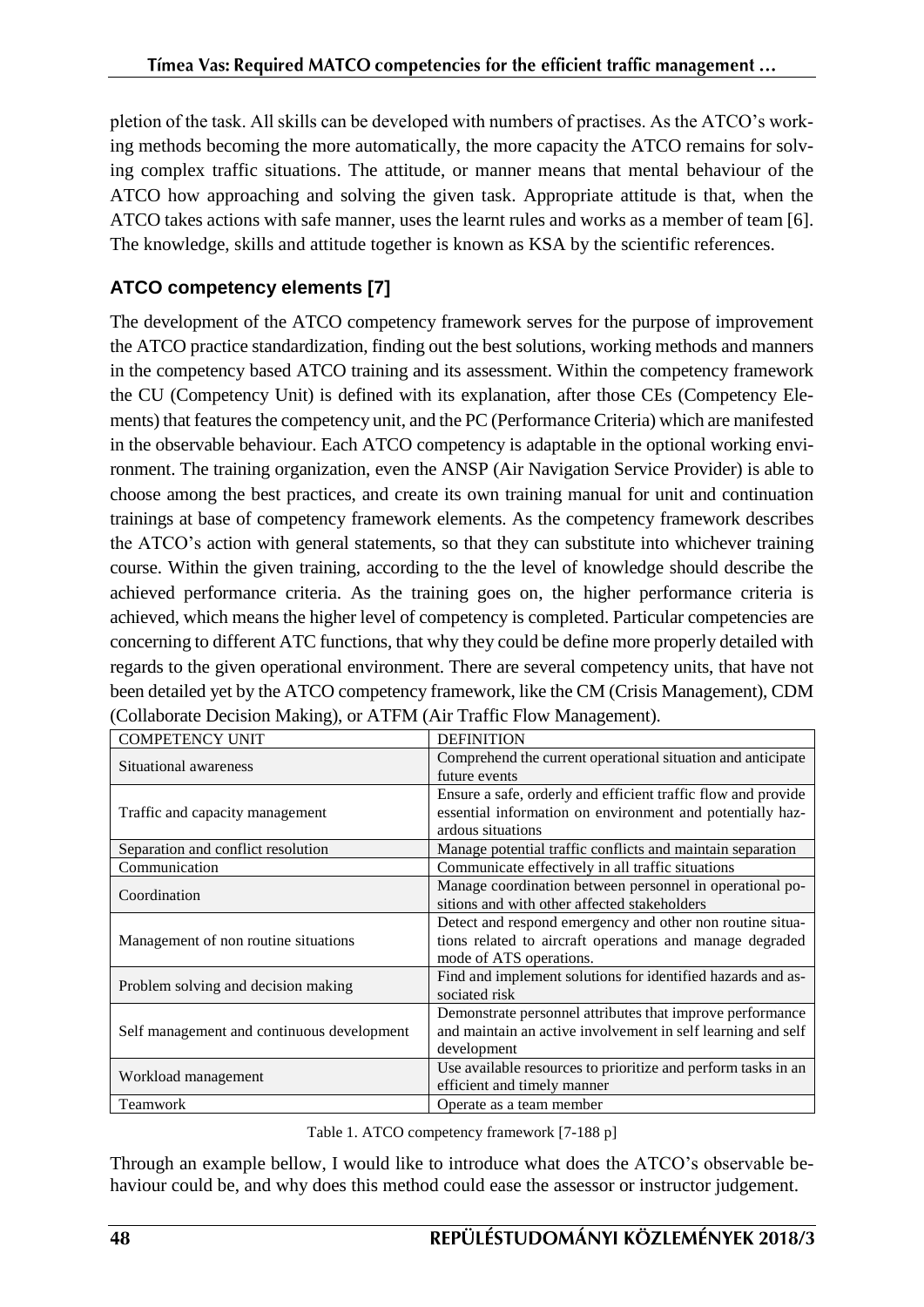| Competency unit       | Competency element              | Performance Criteria<br>Observable behaviour of ADC* (Aerodrome Con-<br>troller)                                                                                                                                 |
|-----------------------|---------------------------------|------------------------------------------------------------------------------------------------------------------------------------------------------------------------------------------------------------------|
| Situational awareness | Anticipate the future situation | Analyses the actual situation based on information<br>acquired from monitoring and scanning<br>*Recognizes that the landed aircraft vacate the runway<br>and issue take off clearance for the departing traffic. |

Table 2. Example for SA of ADC [7.-188 p]

#### **The necessity of competency based ATCO training**

In accordance with the maintenance of the ATCO's rating and related competencies, at specified time of ATCO's working hours, when major changes occure in daily operation or in case of the improvement ATCO's career, training should be taken. The type of training reasoned by the nature of changes, it can be an additional rating endorsement, conversional training for additional rating, different operational enviroment or the promotion in ATCO's career. The last one means that the ATCO is planned to gain instructor and assessor rating endorsement, which means a kind of promotion in their career. In order to determine the necessity and type of training, the so called ADDIE model applied, which is an acronym that means: 1 analyze, 2. design, 3. develop, 4. implement, 5. evaluate. The different level of ANSP's safety management is responsible to make decisions whether the changes or safety gap require to take any training or a safety briefing is enough.

In that case a training needs arises, a five-step workflow gets started. In the first workflow all data, information, facts and changes are gathered for analization to determine whether the training necessary or not. Those elements, like the technical and operational enviroment, current regulation getting under investigation to realize what the purpose of the training could be. The training request should contain all information and data which prove the training needs. After that evaluation the type of training can be identified. Important to define that after succesfull compliance, what qualification the trainees receive. It could be a rating or a rating endorsement, language endorsement, or insrutctor/assessor endorsement. Task list contains the result of analization, tasks and relating reasponsibilities. The task list also conatins the competencies should be practiced within simulations. Operational requirement contains ATCO procedures, local operational procedures, letter of agreements, AIP data. Working enviroment specifies the training, namely contains the airspace classification, climatological situation, terrain, runway configuration that are going to be established in simulated enviroment. If the training taken in real enviroment, usually the LOP (Local Operational Procedures) serves for reference. Analization expanded for the specifications of traffic element, type of aircraft, turbulence categories, traffic coplexity and consistency and the conflicts could occure. It is also important to collect non routine situations, and type of emergency that should be practiced in training. Technical requirement contains training technical conditions, like the type of simulator or simulated equipment. The endurance of training, assessment methods, milestones and related working hours depending on the results of analization. Under organizatinal requirements mentioned the other purposes of training, like reducing delays, fullfilment SES (Single European Sky) strategic goals etc. Finally, the language of the training is determined.

The second workflow is divided into three parts. The first one is the development of competency model, which is consistent with the purposes determined at the beginning. The next step is the development of assessment plan, it contains the assessement methods of the training. Finally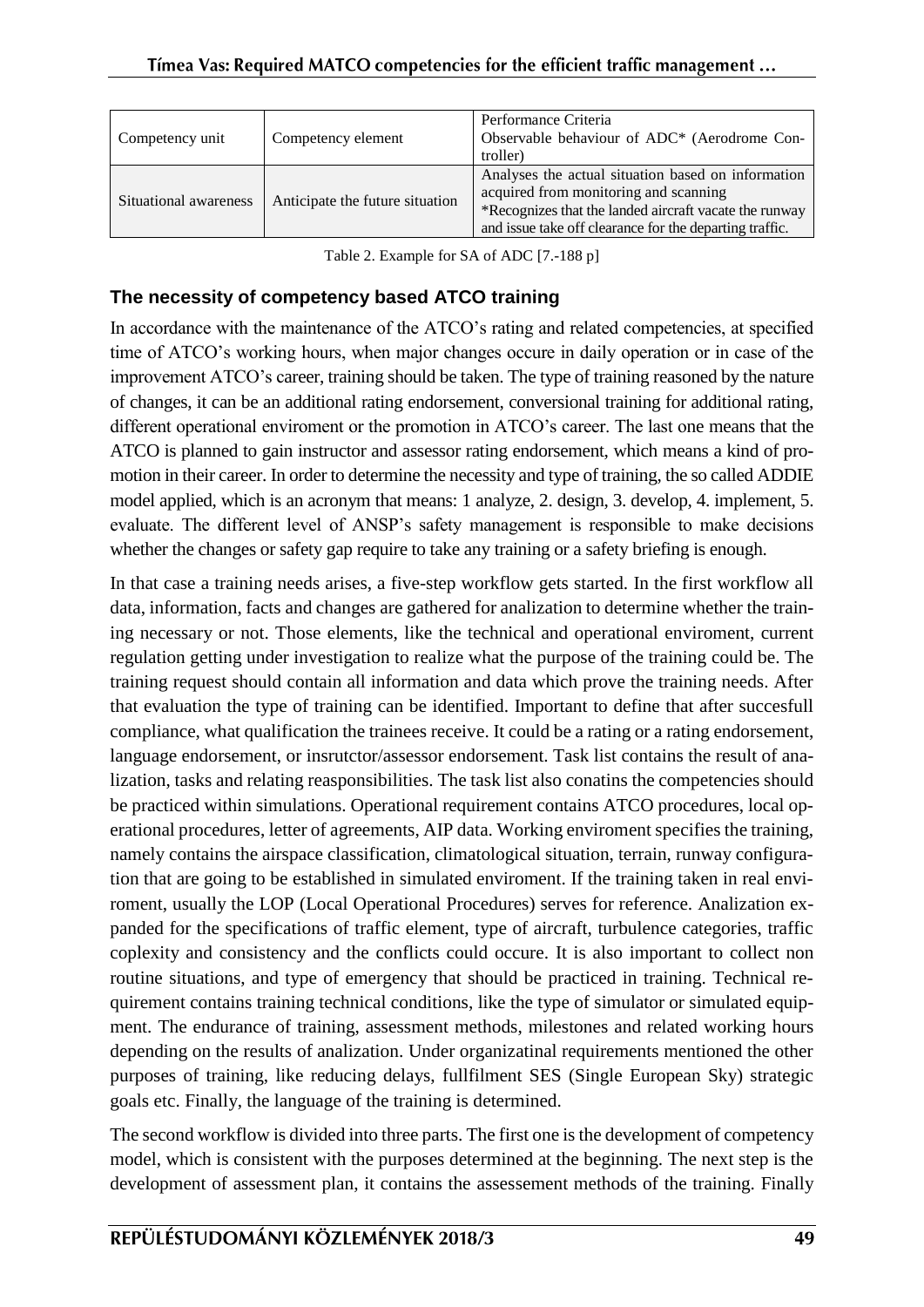the training plan is established, which can be developed, transformed and ammended during the training. The competecy model established on the basis of ATCO TRG (ATCO Training) [7]. This guidanance contains the competency framework of ATCO personnel, those general statements that feature the ATCO work. Among the competencies those ones sorted out, which are relevant in training. The extent of the practice difficulty is featured by the conditions, which can affect the ATCO's performance. Conditions are those elements of the simulation, which make the situation complicated. For example an equipment that went out of work, different traffic intensity and coplexity, wheather situation or other enviromental effects. The training and assessement plan can be edited in the same document. The different stages of the learning process logically built in each other and marked with milestones. The milestone is that point when a training part ends and in case of assessors positive decision, the next stage of training starts. Different assessment methods can be applied, depending on the type (theoretical, practical, language) and part of the training. The promotive assessment is used during simulation practices, it is a supportive assessing method, its purpose to motivate the student, identify strenght- and weakpoints and faciliate the learning process.

The third workflow contains the detailed training documents at the basis of competency model. The fourth workflow is the conduction of the course which finishes with status of competent or incompetent student. The fifth workflow is the evaluation, this period is at the end of the training, when the student, instructors and assessors provide feedback according to their postive and negative findings.

## MATCO TRAININGS

After the introduction of ATCO trainings that may featured by modern training methods, the specifics of MATCO trainings introduction follows, to find out those facts that reasoning the raised question of this research, namely while the ATCO personnel are homogenous, the MATCO personnel are inhomogenous. Through the answers of questionare [10] in which I interviewed Bulgarian, Czech and Hungarian MATCOs, I wanted to get acquainted with those training systems they go through to get rated. I supposed that in each country, the MATCO licenses are authorized by their own MAA (Military Aviation Authority), which procedures laid down their own national military regulations. Respecting to the fact that the mentioned nations are member states of European Union, it can be also stated, that their ATCO personnel's training system, and licenses must meet the relevant EU (European Union) regulations. Under the relevant EU regulation I mean the 216/2008 EC regulation, about establishing EASA, which includes the responsibilities of the NSA (National Supervisory Authority), the training organizations and training equipment. The 805/2015 EC regualtion about ATCO licences, which has replaced by the 340/2015 EC regulation that laying down technical requirements and administrative procedures relating to air traffic controllers' licences and certificates. The reason why I found it important, because NATO (North Atlantic Organization Treaty) in 7204 stanag orders the member states to adapt the regulations of ICAO Annex 1 in licensing ATS personnel, in such a case when they are participating in a NATO led mission. This Stanag also says, that beside the Annex 1, the NATO acknowledges those MATCO licenses, that can comply with EU regulation. According to the recent status of ICAO and EU regulations of ATCO licenses,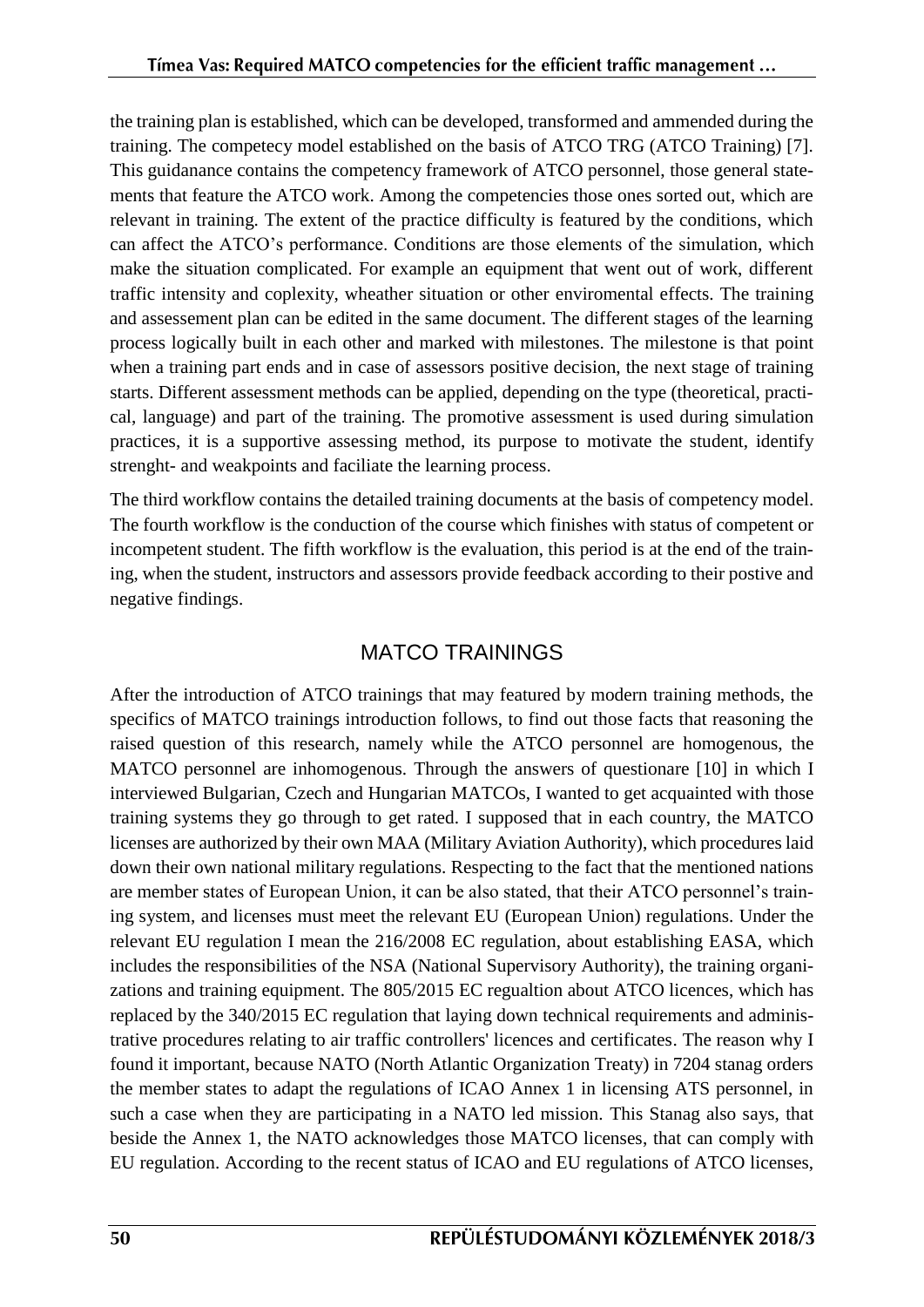| licenses should conform to.                                                                  |  |
|----------------------------------------------------------------------------------------------|--|
| EU. This table also shows those ratings, and administrative details, that the nations' MATCO |  |
| the table (3. table) bellow shows the ratings that covers same authorization by the ICAO and |  |

| <b>ESSAR 5 rating</b>            | <b>ICAO</b> rating               |
|----------------------------------|----------------------------------|
| Aerodrome Control Visual ADV     | Aerodrome Control                |
| Aerodrome Control Instrument ADI | Aerodrome Control                |
| Approach Control Procedural      | Approach Control                 |
| <b>NIL</b>                       | Approach Precision Radar Control |
| Approach Control Surveillance    | Approach Control                 |
| Area Control Procedural          | Area Control                     |
| Area Control Surveillance        | Area Radar Control               |

Table 3. ESSAR és ICAO licenses [11-Appendix 1, tab 1]

In the English-language questionare the answers of Question 2. and 3. demonstrate that within the same nation's responders different answers were given. Among responders were Czech, Bulgarian and Hungarian MATCO representatives overall 14 one, who have served at airfields in mission enviroment. Unfortunatelly the invited Polish and Italian MATCOs did not fill my questionnare. It contains fifteen questions, which helps to figure out the specifics of an optimal training, that faciliates the MATCO personnel to get rated within a short period of time at the airfield in mission enviroment. Beyond this, my goal was to find out the differences and sameness of the surveyed nations' MATCO training system.

The first couple of questions concerning the training system of the responder nation, and the qualifications that the military aviation authority authorizes for the issuance of MATCO license. The Question 2 sounded: "Through what type of training system did you get your MATCO licence?" Responders may mark one from the answers below:

- 1. Initial Training taken at a Military Academy, Unit (Rating) Training taken at an air-field;
- 2. Initial Training taken at an International Military ATC course (e. g. IMET), Unit (Rating)Training at an airfield;
- 3. Initial Training taken at an International Civilian ATC course, Unit (Rating) Trai-ning at an airfiled;
- 4. Initial Training taken at a National Military ATC Course, Unit (Rating) Training at an airfiled;
- 5. Initial Training taken at a National Civilian ATC Course, Unit (Rating) Training at an airfiled;
- 6. Other.

 $\overline{a}$ 

Answers showed that even the same nation's personnel qualifications can be different, which confirmed the statement of inhomogeneity. A part of Bulgarian responders took the inintial training at a Military Academy, the other part of responders completed it in Military ATC course. Both of them took the unit training at an airfiled. Hungarian responders took the inintial training at a military academy, and the unit training at the airfield. According to the Hungarian national regulations, the MoD (Ministry of Defence) is responsible for providing the training conditions. The recent Hungarian regulation also determines that the trainings regarding to the issuance or continuance of the MATCO licences, can be taken by the named institute<sup>3</sup> of the

<sup>3</sup> Zrínyi Miklós Nemzetvédelmi Egyetem Bólyai János Katonai Műszaki Főiskolai Kar Repülőműszaki Intézet [8-102 §]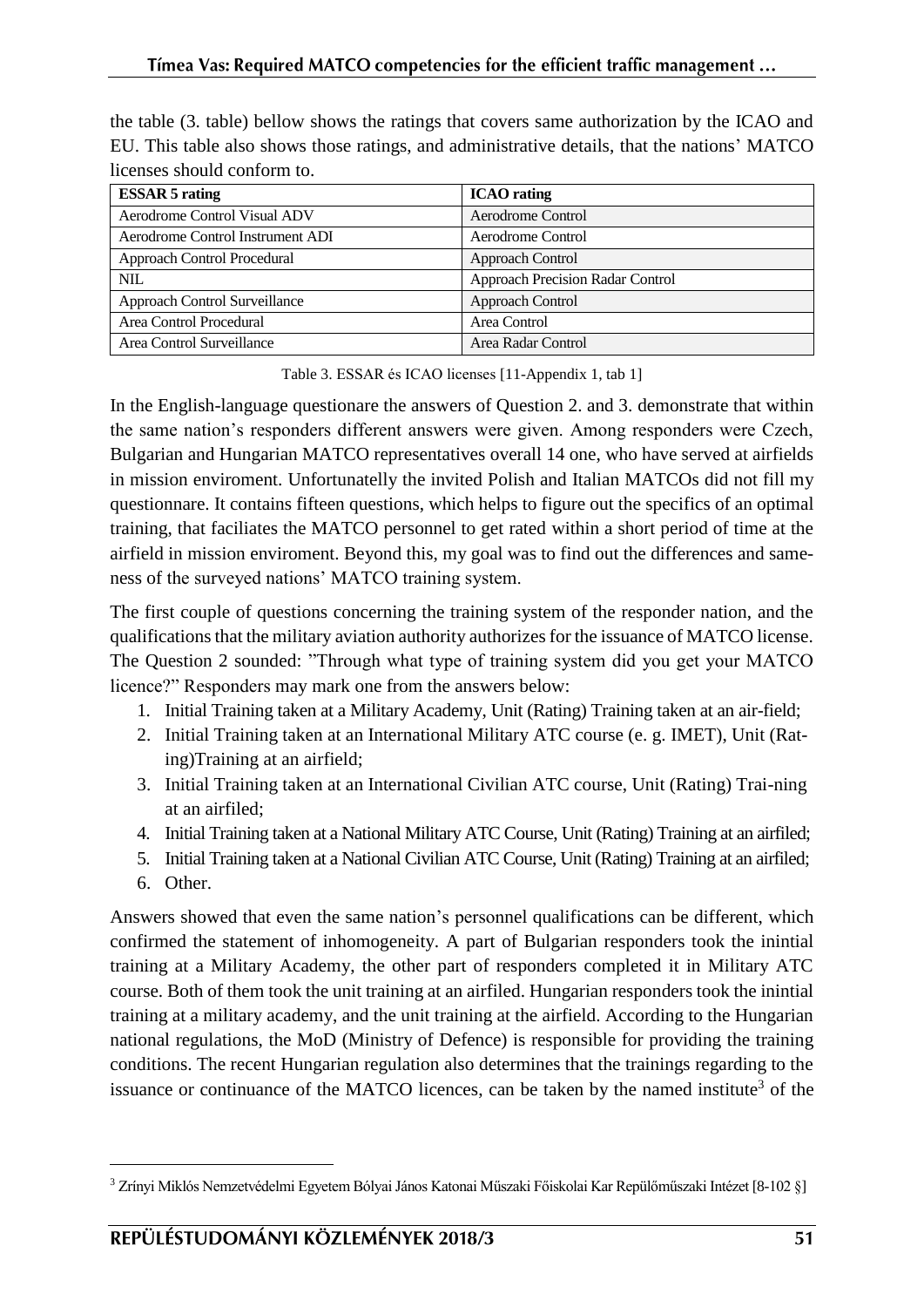Military Academy. The Czech responders similar to the Bulgarians partly took the initial training at military academy and military ATC course, and unit training at the given airfield.



Figure 2. Training background of MATCO licences [10]

According to the evaluation of individual answer sheets and illustrated by the above pie chart (2. figure), it is also confirmed that the reason of inhomogenety originated from the different training background. It is also stated, that MATCO personnel are qualified mainly in the military academies in the investigated countries.

The Question 3. logically closly connected to the previous one, in which I wanted to prove that despite of the different training background, the MATCO licenses can be competent to one of the international standards. The Question 3 sounded:"According to which of the international standards below does the competent national authority accredit MATCO license?" Responders could mark more options, and I inspire them to share their own comments which always valuable for the research. Optional answers were the followings:

- 1. ICAO;
- 2. FAA (Federal Aviation Administration);
- 3. Eurocontrol, EU;
- 4. "No, MATCO licences are issued exclusively by national law";
- 5. Other optional answer.

The 50% of responderes confirmed that their MATCO license is competent with the ICAO standards, namely the Annex 1. According to the 14.3% of responders, their MATCO license meets the regulations of Eurocontrol and EU. The MATCO license of 64.3% responders were issued only by national law. According to the evaluation of individual answer sheet, the majority of Bulgarian responders chose the Answer 4., so their license is exclusively issued by national law. One of them marked the standards of ICAO, this answer may reasoned that through different training system can the personnel be licensed. The majority of Hungarian responders also marked the Answer 4., and couple of them marked the ICAO as well. If we want to find the reason behind the answers of Hungarian MATCOs, it is practical to look through our national regulation. The table bellow contains those subjects from which the MATCO candidates should take exams. These subjects should compare against the ICAO Annex 1. requirements.

In the table above those subjects are listed next to each other, which have almost the same content. The only subject that exists in ICAO standard, but is missing in Hungarian one is the "human factor". This conclusion is contrary to the answers of Hungarian reponders, whose 57% thought, that their license is competent with the ICAO standards.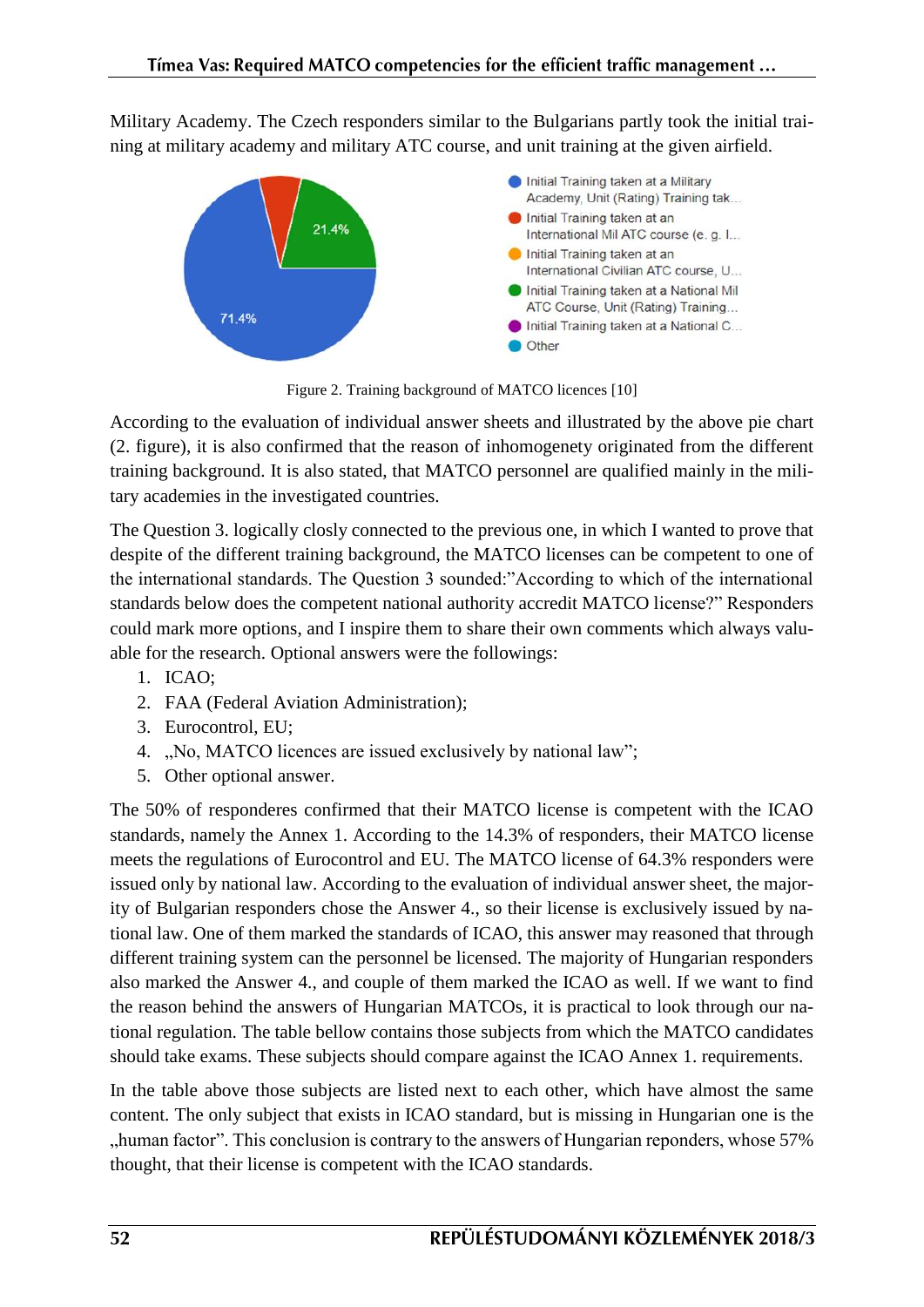| <b>ICAO Annex 1</b>           | 16/1998 MoD regulation                                              |
|-------------------------------|---------------------------------------------------------------------|
| Air law                       | Air law                                                             |
| Operational procedures        | Civilian and military flight rules, air traffic control procedures  |
| Air Traffic Control equipment | Knowledge of communication and navigation equipment                 |
| Navigation                    | Navigation                                                          |
| Meteorology                   | Meteorology                                                         |
| General knowledge             | Civilian and military aircraft types and their operational features |
| Human factor                  | -                                                                   |

Table 4. Comparison of ICAO and Hungarian MoD regulation<sup>4</sup> [8][9]

The Czech responders also marked that they have their own national regulation for MATCO licensing, in comments they supplemented with statement, that their national law is competent with ICAO and EU regulations. The figure below shows the overall answers of nations.



Figure 3. Answers of Question 3 [10]

The answers of Question 2 and 3 confirm the statement, that the MATCOs seemed inhomogeneous, firstly due to the different language, national affiliation, cultural environment and secondly because of their training background.

This investigation resulted, that there are NATO member nations, whose MATCOs have already served in NATO led missions, but their licenses do not comply with the order of Stanag 7204. In order to verify the actuality of the question raised at the beginning of this research, namely the "Kabul training" conversion's necessity, the following conclusions proved from the results of Question 2. and 3. Each nation's military aviation authority approves those trainings that comply their own regulation. After the compliance of that training, the MATCO or student controller can take licensing exam. The authorities' accreditation procedure evaluates the training thematic, content, instructors' professional background, and the training infrastructure. So that the "Kabul training" is reviewed by the mentioned conditions, and listed features would be transformed by the international standards, this training may be accredited by the military aviation authorities.

### **The necessity of the training**

Before the specific training plan is composed, the following question formulated if this type of target training is necessary and may be introduced into national training system. The Question 5. sounded: "Is it necessary to embed a target training course for such a mission in the national training system?" The responders can mark the following answers:

 $\overline{a}$ 

<sup>4</sup> Edited by the author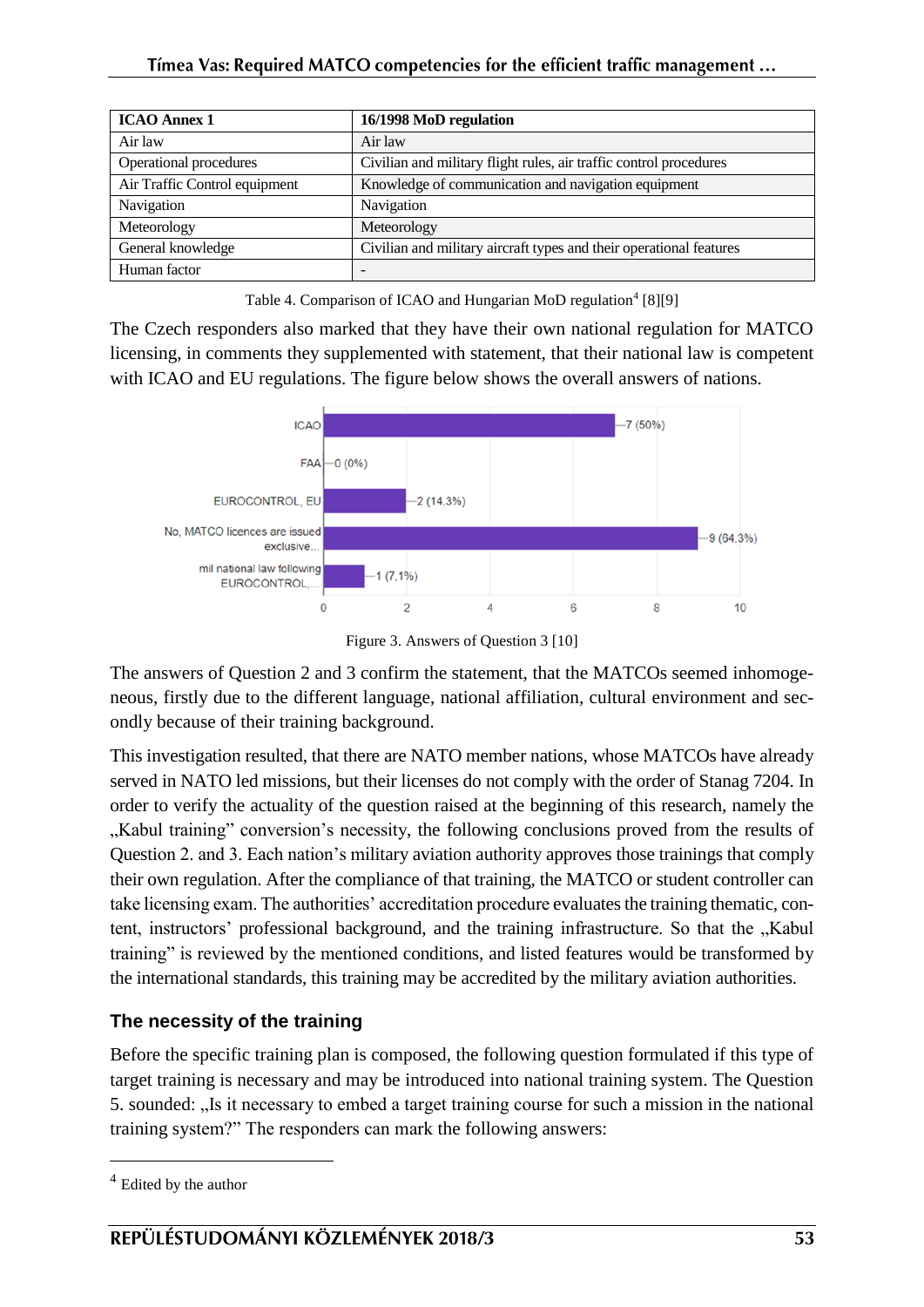- 1. "No, because our controllers serve at domestic airfields only";
- 2. "No, because our controllers' capabilities are fully maintained in the national training system";
- 3. "Yes, that would serve the purpose of target training before international exercises";
- 4. "Yes, because controllers' capabilities are not maintained continuously, and their knowledge is not homogeneous";
- 5. Yes, because it is necessary to become familiarized with AIP date of the target airfield";
- 6. "Yes, because it is necessary to become familiarized with the local procedures of the target airfield";
- 7. "Yes, because preliminary practical simulations can be useful".

More answers could be marked. The 14.3% of responders thought the training was unnecessary, because their MATCOs serve only at domestic airfields. This option chosen by a Hungarian responder, however our MATCOs regularly participate in NATO led missions as ATS personnel. Nobody marked the answer 2, which assumed that statement, this course can be necessary and adaptable in national training system. The third option was preferred mostly by Bulgarian and Hungarian responders, and the 42.9% of overall answers proved that this kind of training can serve as the preparation of MATCOs for the traffic situations of an international exercise, because the traffic conditions of an international exercise is similar to the traffic situations at the airfield in mission environment. The fourth option was preferred by 28.6% of responders, who thought that the maintenance of the MATCOs' capabilities and the difference between the knowledge may reasoned the necessity of the course. The fifth option was marked by 42.9% of responders, who admit the necessity of the training due to the reason of getting acquainted AIP data. The following two options also supported the existence of training, because the 57.1% of responders said that the knowing of LOP and special procedures seemed essential. The seventh answer was preferred the 42.9% of responders, who also stand up for the necessity of this training but emphasize the importance of practices in simulated environment.



Figure 4. The necessity of the training [10]

### **Content of theoretical training**

This question focus on the demands of MATCOs, because the responders have to sort out and priories those subjects, they find useful and essential for preparation. The Question 9. sounded: "Mark those subjects the classroom training should contain!" More answer may be marked among the following: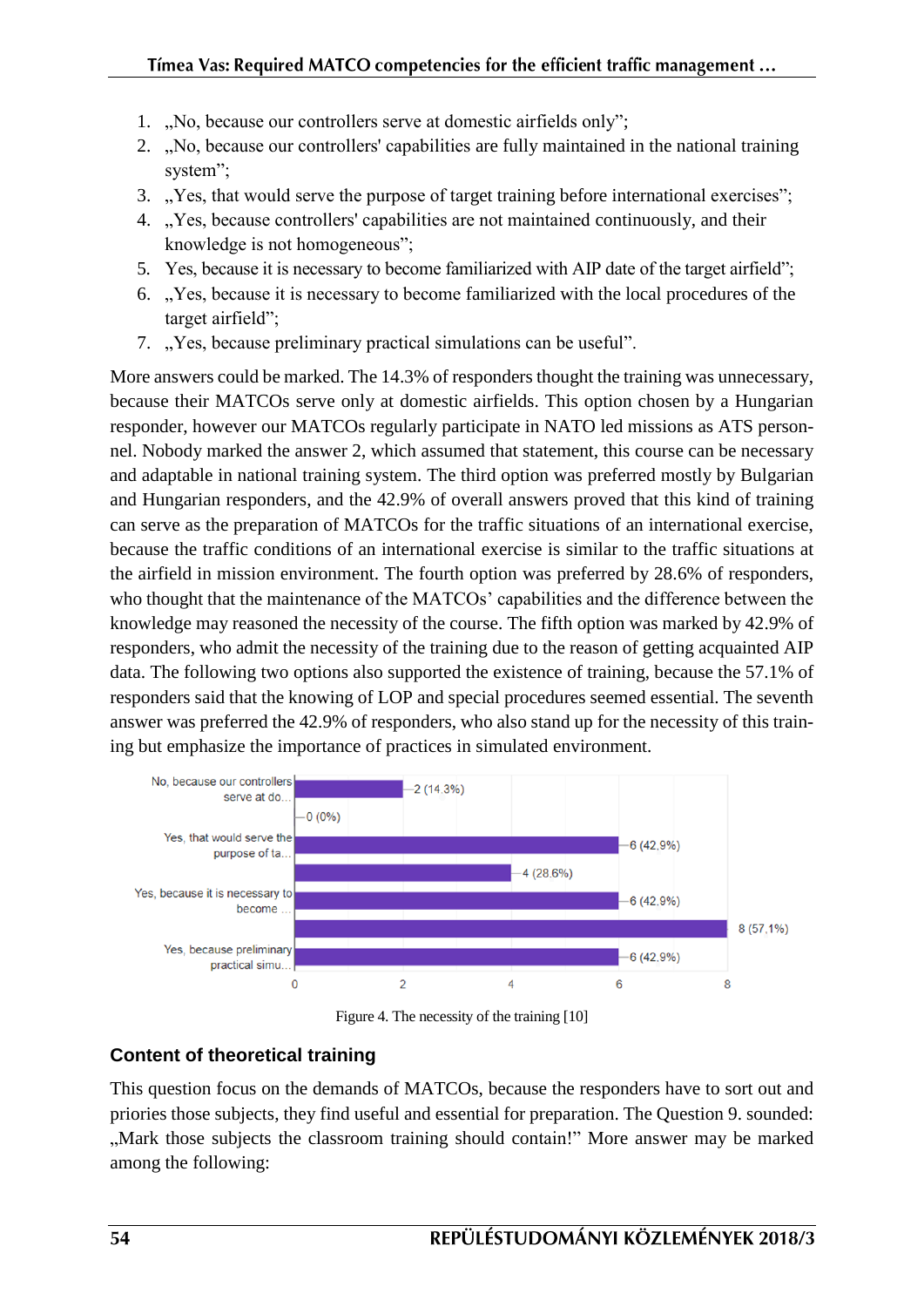- 1. Meteorology;
- 2. Navigation;
- 3. Aircraft Type and Category;
- 4. Aerodrome AIP Data and Local Operational Procedures;
- 5. Standard ATC Practices and Procedures;
- 6. ICAO Radio Phraseology;
- 7. Emergency procedures;
- 8. Air Law;
- 9. Team Resource Management;
- 10. Human factors.

The 71.4% of responders found the meteorological knowledge important and 42.9% voted for the navigation. The 85.7% of responders would welcome lectures on type and categories of aircraft. Almost everybody, 92.9% of responders, highlighted the subject that involves AIP data and LOP The 100% found essential to refresh and review the standard ATC practices and procedures in theoretical training. The 64.3% of responders put a mark for ICAO radio phraseology, while 92.9% preferred to look through the emergency procedures. The air law got only 57.1%, and finally the TRM (Team Resource Management) and Human factor got 35.7%-35.7% of votes. At the review of the "Kabul" training's theoretical subject I will take into account the ratios.



Figure 5. Subjects of theoretical training [10]

### **MATCO competencies**

The practical simulations serve to strengthen, make measurable and observable those competencies, which existence is essential for provision Air Traffic Control Service at the airfield in mission environment. The Question 10, asked the MATCOs, who have served and experienced in an above mentioned airfield to sort out the most important ones among bellow listed competencies. The Question 10. was: "Mark the competencies to be strengthened with practical simulated exercises!", the following answers were available with **more** choice:

- 1. Situational awareness;
- 2. Traffic and capacity management;
- 3. Separation and conflict resolution;
- 4. Workload management;
- 5. Willingness for self instruction;
- 6. Teamwork.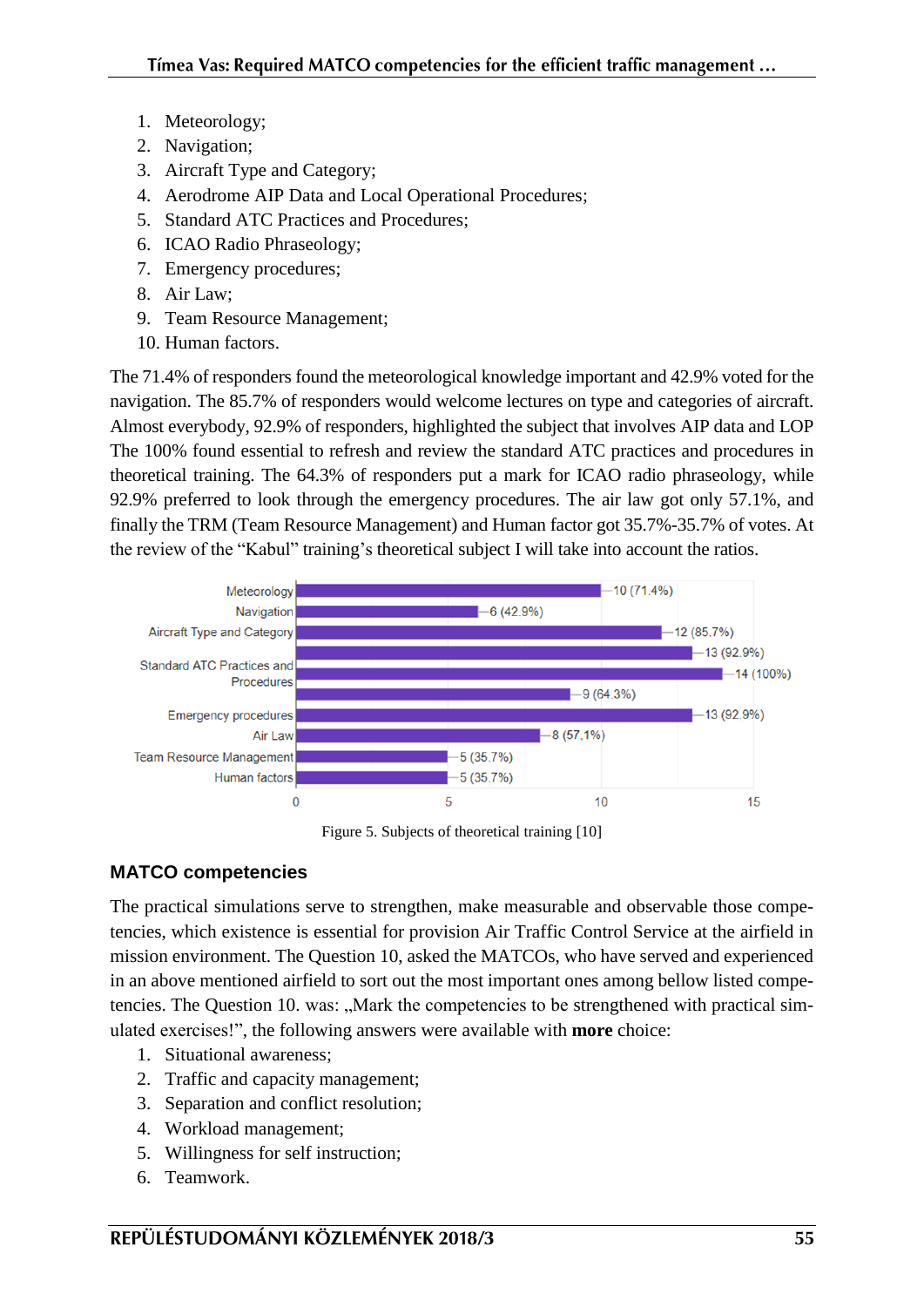

Figure 6. Strengthened competencies [10]

According to the responders' opinion the "situational awareness" and "separation, conflict resolution" are those competencies, which involves the entirety of knowledge, skill and attitude for handling situations that may occur at the examined airfield environment. The 92.9% of responders agreed these two competencies. The "traffic capacity and management" was marked by 85.7% of responders and only 42.7% of responders chose the , workload management". The strengthen of "teamwork" and the ability of cooperation considered important by 57.1%. I take into account the result of questionnaire in planning of practices.

### **Traffic elements of simulations**

The purpose of simulations is to prepare the MATCOs for the most common traffic situations, that's why the MATCOs were asked about, what kind of traffic elements have to practice. The Question 11 was: "What kind of traffic elements should be practiced throughout the training?" More options were available to mark, out of the below listed:

- 1. huge amount of helicopter traffic;
- 2. high speed traffic and their special procedures;
- 3. civilian traffic;
- 4. integrated drone/UAS (Unmanned Aircraft System) operation;
- 5. huge amount of VFR (Visual flight Rules) traffic.

However, the "civilian traffic" as an optional answer appeared below point 3, nobody marked this one, the 50% of responders marked this option as an additional answer. The 64.3% of the responders thought that it would be practical to built in simulations the huge amount of helicopter traffic. To practice handling of the high speed traffic and their special procedures is important according to 71.4% of responders. The airfields of mission environment is usually offered for common civilian and military operations, so the management of the civilian traffic operations becomes a daily routine. As it was stated above, the 50% of responders marked it. At the airfield in mission environment the integrated unmanned aircraft operations are taking part of daily movements, that's why 64.3% of responders found important to practice their procedures and general operations. Finally, the majority of responders agreed the fact that the most common flight rule is VFR 78.6% so that this element should built in practical simulations.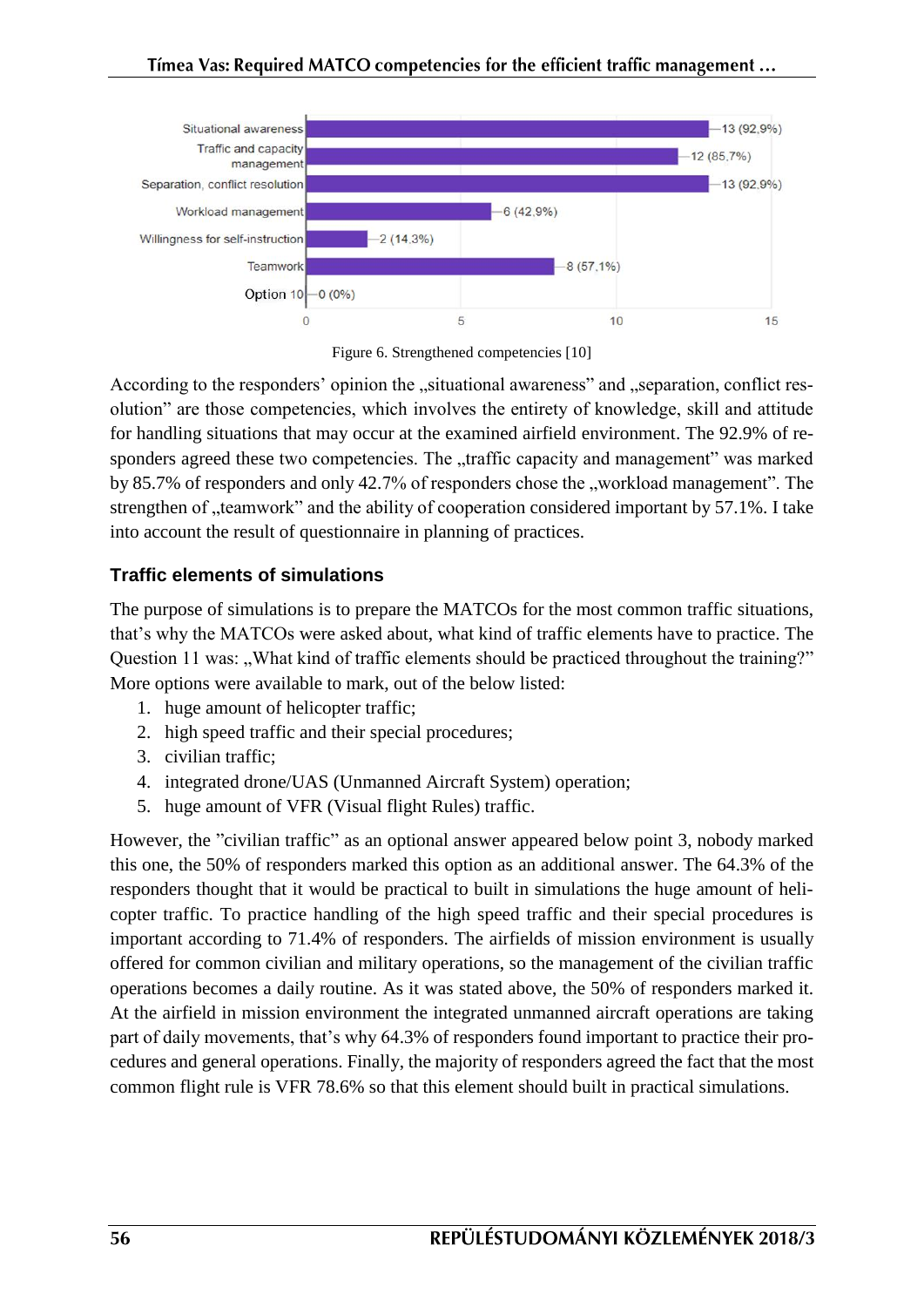

#### **Findings of questionnaire research**

However just few questions of the English-language questioner were introduced in this paper, bellow I gathered the most important findings, which proving the statements of the research, namely the following:

- 1. The revision of the "Kabul training" is proven and
- 2. The MATCOs seemed inhomogeneous because of different training background.

Worth to emphasize the last statement, because at the beginning of the training important to clarify if there was any difference between participants' level of knowledge. Additionally, how deep were that differences and whether were they set back the successful fulfilment of the training and the individual working at the unit of given airfield in mission environment. According to the answers of the Questions 2. and 3. I put the following statements:

- 1. The majority of responders got different initial trainings.
- 2. The initial training was the military academy's specific faculty, national MIL ATC and international MIL ATC training.
- 3. The MATCO license of the majority of responders neither competent ICAO's, nor the European Union's or the FAA's standards, these licenses were launched by effective national military regulations. This finding should be recorded, because the NATO requires ATS personnel of member states who participate in a NATO led mission, to have an ICAO competent license, according to the 7204 Stanag.
- 4. If the license is not compliant with any international standards and recommendations of ICAO, then an accredited course can be the solution. The course can be accredited on the basis of the above-mentioned international standards and is compiled in accordance with the principles of ICAO competence-based ATC training.

Questionnaire 9-10-11. answers mentioned the subjects of theoretical training and the competencies should be strengthening, during exercises of simulations and asked for the traffic elements and those conditions that should practice in a simulated environment. Based on the answers, the following can be stated:

1. All the subjects of the theoretical training were marked by the respondents, the summarized answers showed according to the ratio of marked subjects, that what extent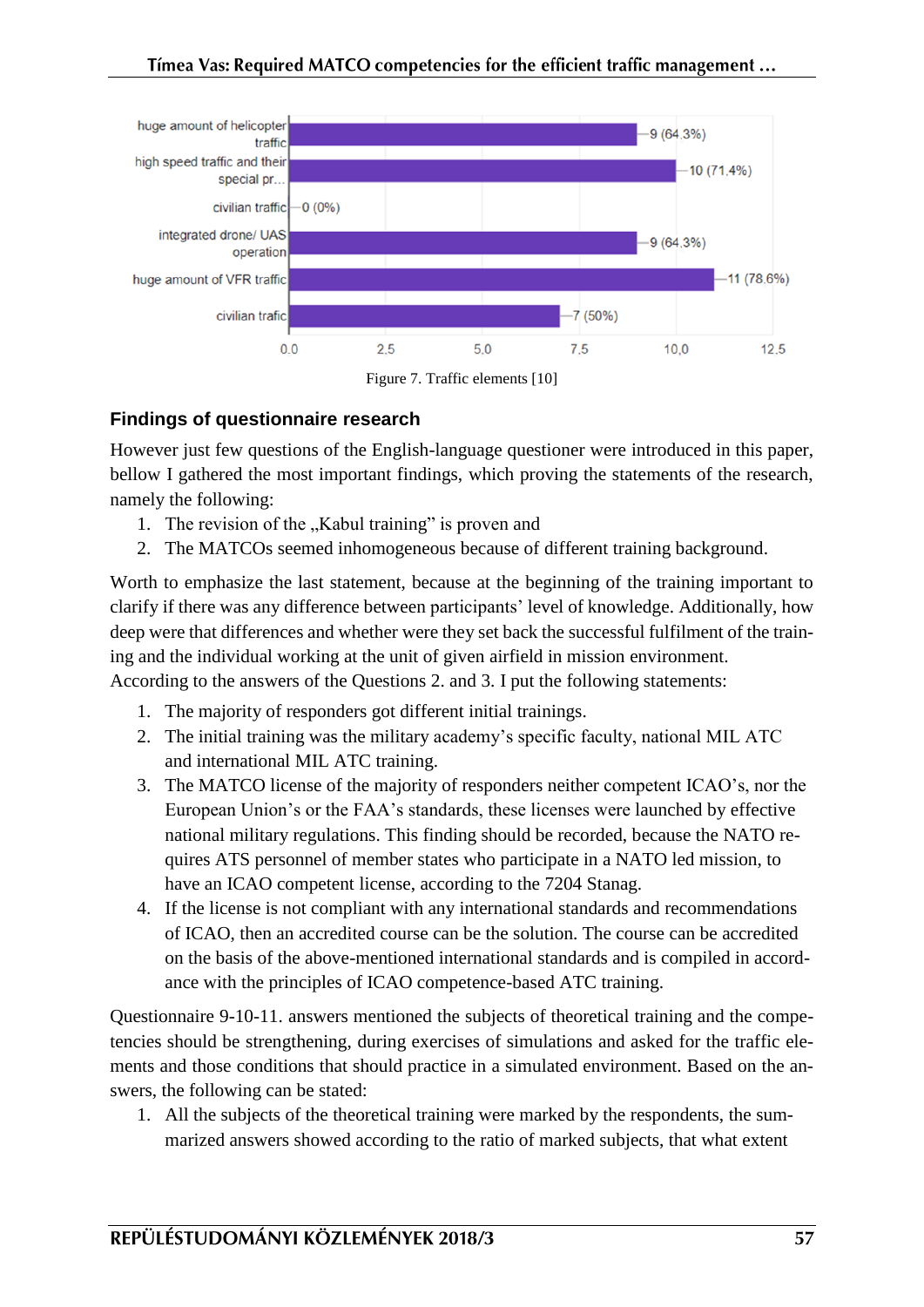the responders consider the theoretical knowledge important. It is worth to review the subjects of "Kabul Training" at the basis of resulted ratios.

- 2. In the research of the practical simulations the competencies of "situational awareness", "traffic and capacity management" and the " separation and conflict resolution" were promoted by the majority of responders, these competencies were followed by the "teamwork" and "workload management". Only negligible amount of responders found important to be strengthen the competencies of "self instruction"
- 3. In the simulations, from the largest amount of votes to lowest in order, the following elements were identified: 1. high volume VFR traffic, 2. high speed traffic and special procedures, 3. helicopter traffic, 4. integrated unmanned traffic and 5. finally civilian traffic.

## **CONCLUSION**

The goal of this research is to create a training theme by the basis of "Kabul training", that follows the suggestions of responders and the model of ATCO competency–based training method. This training theme can serve for the preparation of those MATCOs, who are going to work at a mission airfield and also can be practicable at the time of preparation for an international exercise. My idea was that, if the training follows the ICAO standards and recommended practices laid down in ICAO Doc 10056, it can be accredited by the nations' MAA. The point is that, what kind of procedure this training should get through to become accredited. As I mentioned in beginning of my paper, each country is EU member. It means, that their NSAs, or CAAs (Civilian Aviation Authority) have established, and do their work by the rules of EASA and they are authorized for conducting audit over the ATCO (MATCO) training organizations, their training equipment, instructors and thematic. So that this training could not be accredited by the ICAO standards, because the authority, who permitted to authorize a training by international civil regulations follows the EU regulations.

In that case this training should reviewed and changed by the rules of ICAO, concerning its training structure, theoretical subjects, practical simulations, assessors and instructors, training infrastructure, that should meet the principles of competency-based ATC training. This training should be identified, according to the training guidance as the "PRE OJT" part of the airfield unit training, which is followed by "OJT" at real traffic environment at the airfield of mission environment. The training documentation should involve the training and the assessment plan, which can be the basis of accreditation. It would be also useful to receive feedback from the airfield side, after the completion of "OJT", whether any changes were required in the "PRE OJT" part of the training. This part of research is going to be completed at the basis of the questionnaire and the available training documents of airfield in Afghanistan [11] [12].

If there is a demand for a training that makes the MATCOs of different nations capable to be rated in a short period of time at a remote airfield in mission environment or going to be among participants of NDAB (NATO Deployable Airfield) ATC working group, the NATO authorized agency entitled to enrol this training into accredited courses.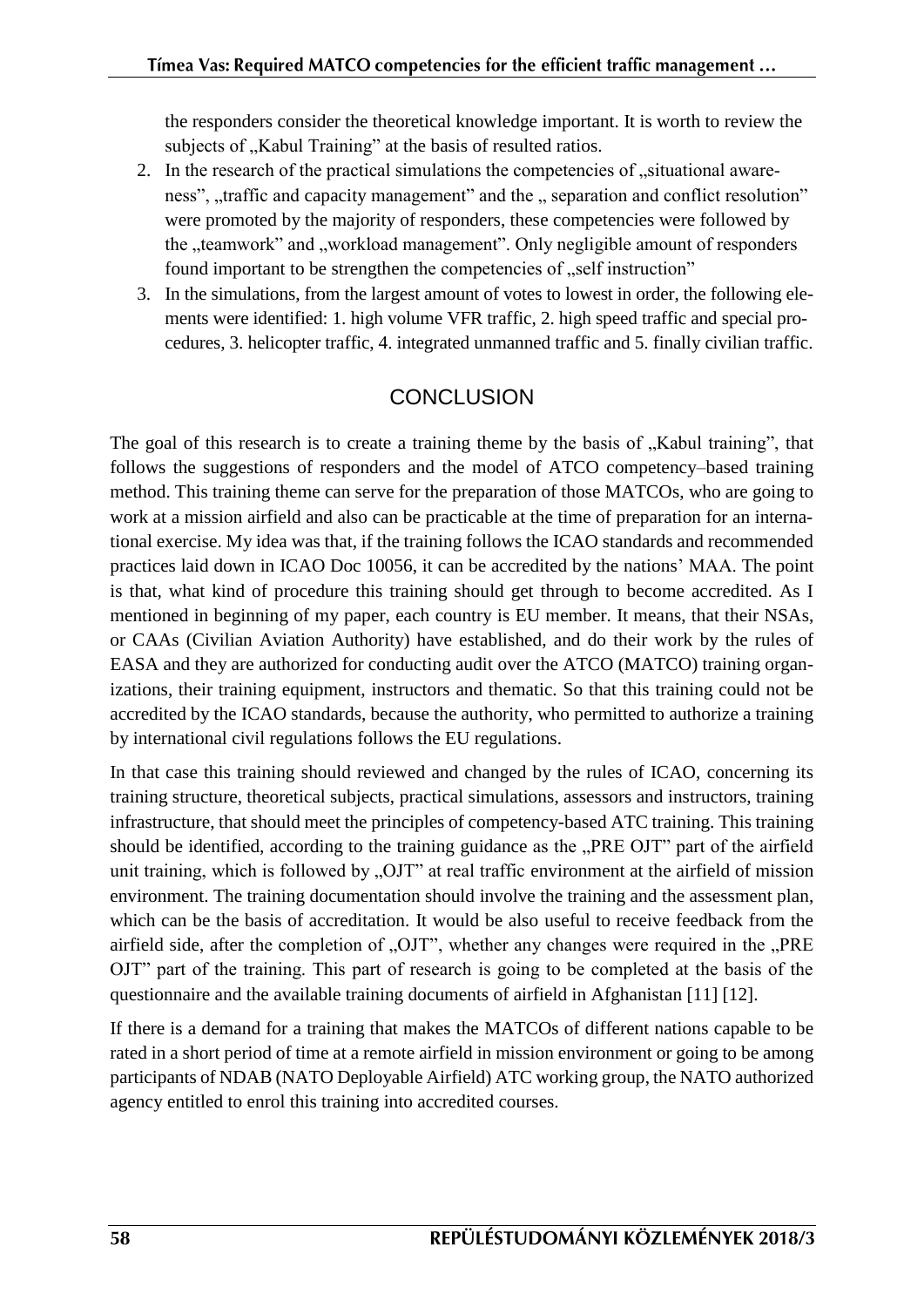#### **REFERENCES**

- [1] EUROCONTROL SAFETY REGULATORY REQUIREMENT ESARR 5 ATM SERVICES' PERSON-NEL https://www.eurocontrol.int/sites/default/files/article/content/documents/single-sky/src/esarr5/esarr5-e2.0.pdf
- [2] A NATO ISAF misszió katonai légiforgalmi irányítók (MATCO) felkészítésének képzési programja 2014. Készült a Honvédelmi Minisztérium megbízásából a képzést szakmailag felügyelő HM HVK Katonai Tervező Főcsoportfőnökség egyetértésével; a Zrínyi Miklós Nemzetvédelmi Egyetem, Kossuth Lajos Hadtudományi Kar, Légierő Műveleti Tanszék (Szolnok), és a BPR-Consulting Vezetési Tanácsadó és Kereskedelmi Betéti Társaság Légiforgalmi Szolgáltató és Képzési Üzletág közreműködésével. Összeállította: Palik Mátyás őrnagy; Bírálta Szakál László ezredes;
- [3] Zubornyák Barna, Vas Tímea: TRM, vagyis légiforgalmi irányítói kompetenciák fejlesztése és annak lehetséges hasznosulása a többnemzeti együttműködések során; Repüléstudományi Közlemények XXVI. évfolyam 2014. 2. szám 171-179;
- [4] (EU) 2015/340 laying down technical requirements and administrative procedures relating to air traffic controllers' licences and certificates pursuant to Regulation (EC) No 216/2008 of the European Parliament and of the Council, amending Commission Implementing Regulation (EU) No 923/2012 and repealing Commission Regulation (EU) No 805/2011; https://eur-lex.europa.eu/legal-content/EN/TXT/PDF/?uri=CE-LEX:32015R0340&from=HU
- [5] EUROCONTROL Specifications for the ATCO Common Core Content Initial Training 21/10/2008; https://www.skybrary.aero/index.php/ATCO\_Training\_Overview
- [6] ICAO Doc Doc 10056 Manual on Air Traffic Controller Competency-based Training and Assessment First Edition — 2016; https://www.icao.int/SAM/Documents/2016-CBT/10056\_draft\_en.pdf
- [7] ICAO Doc 9858; PANS-TRG ATCO, Second Edition 2015. https://www.icao.int/SAM/Documents/2016- CBT/Module%204-3%20Doc%209868.Alltext.incl%20Amdt%204.pdf
- [8] 16/1998. (X. 28.) HM–EüM együttes rendelete az állami célú légiközlekedés szakszemélyzetének szak-szolgálati engedélyeiről; http://njt.hu/cgi\_bin/njt\_doc.cgi?docid=34284.356538#foot\_87\_place
- [9] ICAO Annex 1 Personnel Licensing Edition 11.; http://web.shgm.gov.tr/documents/sivilhavacilik/files/pdf/saglik\_birimi/mevzuat/ICAO\_Annex%201-ed11.pdf
- [10] Research to update the MATCO (Military Air Traffic Controller Officer) training that makes the personnel workload more effective in a remote airfield in mission environment, url: https://goo.gl/forms/Ci-GBXnBbY1nU1sNQ2
- [11] Training document Kabul International Airport, 2008.08.25.
- [12] Local operating procedures kabul afghanistan international airport; 2008.06.15. NATO/ISAF Unclassified 9.4

#### *A KATONAI LÉGIFORGALMI IRÁNYÍTÓK (MATCO) HADMŰVELETI REPÜLŐTEREKEN VALÓ HA-TÉKONY MUNKAVÉGZÉSÉHÉEZ SZÜKSÉGES KOMPETENCIÁK*

*A magyar katonai légiforgalmi irányítók a missziós repülőterek légiforgalmi irányításában már szereztek tapasztalatokat, és a hazai katonai repülőtereken hozzászoktak az elsősorban katonai forgalom kezelésével együtt járó sajátosságokhoz. Ennek ellenére a hadműveleti repülőtereken való munkavégzés kihívásokat jelenthet számukra. A kihívások között érdemes megemlíteni a megváltozott környezet okozta stresszt, a közös civil és katonai forgalom kezelésével járó nehézségeket, azoknak a repülési eljárásoknak az előfordulását, melyek kezelésében nem rendelkeznek elegendő tapasztalattal, illetve más nemzetek légiforgalmi irányítóival való együttműködést. Egy megfelelő szakmai tartalommal bíró célfelkészítés megkönnyítheti a megváltozott munkakörnyezetbe való könnyebb beilleszkedést és elősegítheti a hatékony munkavégzés sikerét, mely egyebek mellett tartalmát és struktúráját tekintve összhangban van a nemzetközi szabványok valamelyikével. A szerző a cikkeben ajánlásokat forgalmaz meg az optimális célfelkészítéssel kapcsolatban, ami egyrészt egy nemzetközi kutatáson és a civil ATCO képzés jelenlegi szabványain alapul.*

*Kulcszavak: célfelkészítés, módszertan, hadműveleti repülőtér, KSA, kompetencia, visszajelzés*